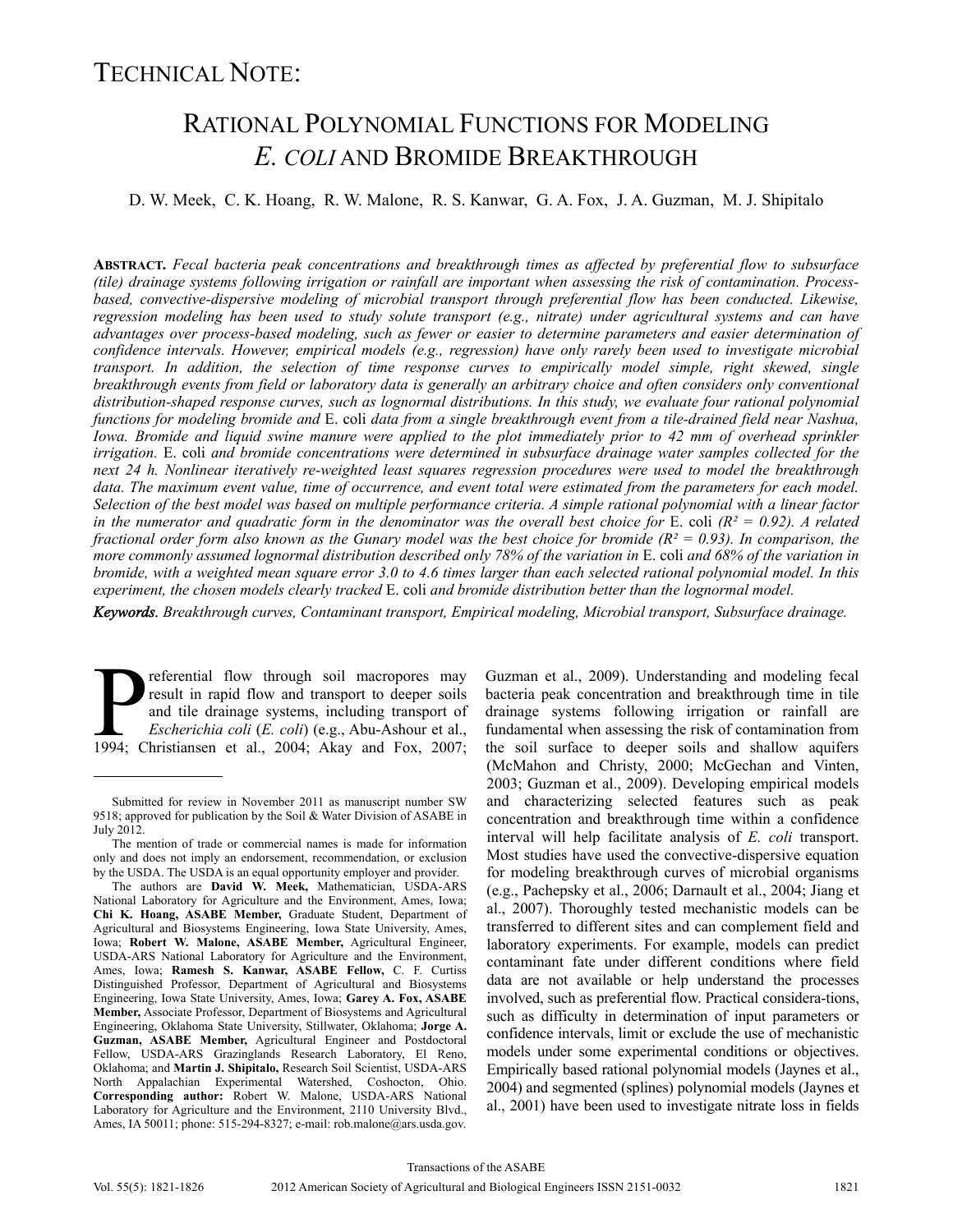under different treatments. However, little information is available on using empirical models (e.g., regression) to analyze *E. coli* breakthrough patterns in tile drainage systems subject to preferential flow.

Single breakthrough events are often characterized by a rapid rise in the constituent of interest from a zero or low level to a single maximum value, and a decline for the remaining time. This behavior is characteristic of many well-known positively (right) skewed probability density functions (PDF), such as those for gamma, Gumbel, and lognormal distributions (e.g., Evans et al., 2000). Relevantly, lognormal distributions are commonly used in many sciences (e.g., Limpert et, al., 2001). Specifically, they have been used to model reactive and non-reactive solute transport through soil (e.g., Jury, 1982; Jalali and Rowell, 2008; Stewart and Loague, 2003; Branger et al., 2008). However, breakthrough event data can be more markedly peaked and tail off more slowly than these classical functions. Alternatives to commonly used PDF models include rational polynomials, which have been used to model various phenomena including chemical isotherms (Ratowsky, 1990) and soil phosphorus sorption (Gunary, 1970; Ratowsky, 1986). The parameterizations are simple and straight-forward, initial values are easy to estimate, they may more accurately track breakthrough data, and well-fitting models are less likely to have time series issues, such as autocorrelation of the residuals. Using bromide and *E. coli* data from a common event, we evaluated four related rational polynomial functions and compared them to a lognormal function for modeling breakthrough responses.

# **MATERIALS AND METHODS**

## **EXPERIMENT AND DATA SELECTION**

The field experiment was conducted at Iowa State University's Northeast Research Center near Nashua, Iowa. The study site has a total of 36 plots (58.5 m  $\times$  67 m) with soils belonging to the Kenyon-Clyde-Floyd association. A subsurface drainage system discharging to individual wells is located in the center of each plot at 1.2 m depth with tile spacing of 28.5 m (Kanwar et al., 1997, 1999). Manure, bromide, and sprinkler irrigation were applied in sequence to a 30.5 m  $\times$  30.5 m area centered above the subsurface drain on the downslope end of plot 30 on 16 April 2008.

Liquid swine manure obtained from a nearby swine finishing facility was injected at the rate of  $168 \text{ kg N} \text{ ha}^{-1}$ parallel to plant rows at approximately 25 cm below the soil surface. Bromide (KBr) was then surface applied as a tracer in granular form at  $215 \text{ kg } \text{ha}^{-1}$  to the subplot area. Next, water was applied at a rate of 56 mm  $h^{-1}$  (stationary condition) to the experimental plot using a boom, linearmove irrigation system (Valley 6000 pivot, Valmont Industries, Inc., Valley, Neb.) moving  $29 \text{ m h}^{-1}$  for two passes. Approximately 42 mm was applied over nearly 2 h. Nozzles (3TN#44, Nelson Irrigation Corp., Walla Walla, Wash.) were assembled vertically downward every 3 m along the boom.

Subsurface drainage water samples were taken for *E. coli* quantification and bromide concentrations at 15 min increments for the first 3 h of irrigation, every hour until 6 h after irrigation initialization, and then every 3 to 6 h for 24 h total sampling time. Water samples for *E. coli* enumeration were refrigerated and analyzed within 8 h of collection using IDEXX Colilert reagent and the semiautomated QuantriTray 2000 (IDEXX Laboratories, Inc., Westbrook, Maine) method based on the most probable number (MPN) technique, which counts from 1 to 2,419.6 MPN per 100 mL (Garbrecht et al., 2009; Guzman et al., 2010). Water samples for bromide analysis were stored at 4°C until analyzed using the 4500-Br-C method (APHA, 1998).

Bimodal breakthrough patterns were noted for each constituent, possibly due to the two irrigation passes. In addition, we hypothesized that distinctive preferential flow paths and different ratios of matrix flow to preferential flow with faster and slower travel may have contributed to the two peaks. Such an assessment, however, requires further investigation and is beyond the scope and needs of this technical note. The first breakthrough pattern was relatively small and brief  $(1.5 \text{ h})$  and was excluded for simplicity. Time was reset to zero for the initiation of the second breakthrough, which occurred 2.7 h after irrigation initiation for *E. coli* and at 2.8 h for bromide.

## **MODEL DESCRIPTION**

Table 1 summarizes the rational polynomial models we used. The first model (eq. 1) is a rational polynomial with a first-order polynomial in the numerator and a quadratic form in the denominator. If *c* were 0, equation 1 would become a form of the well-known Michaelis-Menton model. For equations 1 to 4, time  $(t) \ge 0$  is the domain of interest. For brevity, let  $q = 4ac - b^2$  and  $R(t) = a + bt + ct^2$ . Initial values for nonlinear regression can generally be obtained by fitting a simple unweighted parabola, *R*(*t*), to the transformed dependent variable  $t/\gamma(t)$  using a linear regression procedure (table 1). Alternative ways to estimate initial values will be given in the Results and Discussion section.

The corresponding cumulative distribution function (CDF) of equations 1 to 4 under our conditions of  $q > 0$  $(Y(t))$ ; table 1) are obtained by integrating  $y(t)$  over time, or *Y*(*t*) can be found in published tables (e.g., Gradshteyn and Ryzhik, 1980). Cases of  $q \le 0$  did not occur in our results.

For equations 2 to 4 (table 1), the fractional basis functions are integer powers of  $\sqrt{t}$  instead of *t*. Hence, for equation 2,  $R(t)$  becomes  $R(\sqrt{t}) = a + b\sqrt{t} + ct$ . Equation 2 has 0 power on the highest-order term in the numerator. Equation 3 is a rational fractional polynomial with a firstorder fractional polynomial in the numerator and a quadratic form in the denominator. Equation 4 is a rational fractional polynomial with a second-order fractional polynomial in the numerator and a quadratic form in the denominator. Equation 4 is also known as the Gunary model (Gunary, 1970; Ratowsky, 1986, 1990). Initial parameter estimates for nonlinear regression can be obtained by fitting the simple unweighted quadratic form,  $R(\sqrt{t})$ , to each transformed dependent variable shown in table 1 using a quadratic regression procedure.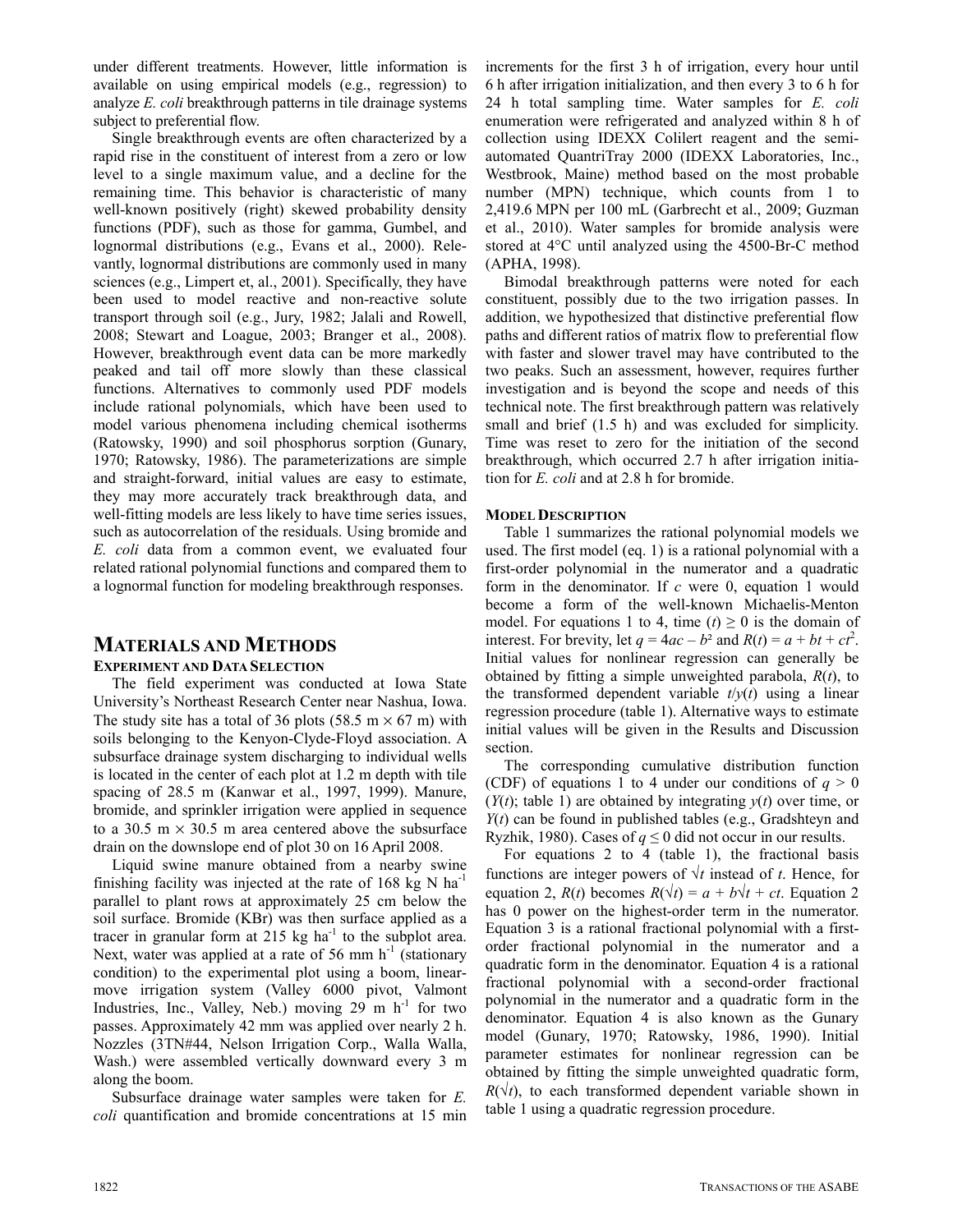|                | Rational<br>Polynomials     |                                                                                                                                                                                                           |                                                              | Transformation                                               |
|----------------|-----------------------------|-----------------------------------------------------------------------------------------------------------------------------------------------------------------------------------------------------------|--------------------------------------------------------------|--------------------------------------------------------------|
| Eq.            | y(t)                        | Cumulative Distribution Function (CDF)                                                                                                                                                                    | $v_{\text{max}}$                                             | for Initial Values                                           |
|                | $a + bt + ct^2$             | $Y(t) = \frac{1}{2c} \log[R(t)] - \frac{b}{c\sqrt{q}} \arctan\left(\frac{b+2ct}{\sqrt{q}}\right) + const$                                                                                                 | $ty_{\text{max}} =$<br>$(a/c)^{\frac{1}{2}}$<br>a > 0, c > 0 | $\frac{v}{v(t)} = a + bt + ct^2$                             |
|                | $a+b\sqrt{t}+ct$            | $Y(t) = \frac{1}{c} \log \left[ R(\sqrt{t}) \right] - \frac{2b}{c\sqrt{q}} \arctan \left( \frac{b + 2c\sqrt{t}}{\sqrt{q}} \right) + const$                                                                | $ty_{\text{max}} =$<br>$(-b/(2c))^2$<br>$c > 0, b < 0$       | $\frac{1}{a} = a + b\sqrt{t + ct}$                           |
|                | $\overline{a+b\sqrt{t+ct}}$ | $Y(t) = \frac{2}{c}\sqrt{t} - \frac{b}{c^2}\log\left[R\left(\sqrt{t}\right)\right] + \frac{2\left(b^2 - 2ac\right)}{c^2\sqrt{a}}\arctan\left(\frac{b + 2c\sqrt{t}}{\sqrt{q}}\right) + const$              | $ty_{\text{max}} =$<br>a/c<br>a > 0, c > 0                   | $\frac{\sqrt{t}}{2}$ = a + b $\sqrt{t}$ + ct<br>$v \sqrt{t}$ |
| $\overline{4}$ | $\frac{1}{a+b\sqrt{t+ct}}$  | $Y(t) = \frac{t}{c} - \frac{2b}{c^2} \sqrt{t} + \frac{b^2 - ac}{c^3} \log \left[ R(\sqrt{t}) \right] - \frac{2b(b^2 - 3ac)}{c^3 \sqrt{a}} \arctan \left( \frac{b + 2c\sqrt{t}}{\sqrt{q}} \right) + const$ | $ty_{\text{max}} =$<br>$(-2a/b)^2$<br>$a > 0, b < 0$         | $= a+b\sqrt{t+ct}$                                           |

<sup>[a]</sup> a, b, and c are fitted model parameters;  $y(t)$  is the response variable (MPN per 100 mL for E. coli, mg L<sup>-1</sup> for bromide); t is time (h); q, R(t), and CDF are described in the text;  $t_{\text{ymax}}$  is the time when  $y(t)$  is at its maximum value  $(y_{\text{max}})$ ; and *const* represents the constant added to the indefinite integral.

#### **ANALYSIS**

Unweighted models were examined first, but diagnostics revealed non-constant error structures (heteroscedasticity). Here, larger estimates were associated with larger residual errors. Consequently, some common inverse variance weights (i.e., weight =  $\sigma^2$ ) were considered. Here, weight forms with  $\sigma^2 = \hat{y}^p$  with *p* to be determined were examined. An iteratively reweighted nonlinear least squares procedure was used to develop each model (e.g., Seber and Wild, 1989). Initial conditions for each model were first estimated by using the recommendations provided above. In each case, based on several considerations including residual analyses and dependent variable distributional considerations, the variance model  $\sigma^2 = \hat{y}(t)$  was judged to be adequate, where  $\hat{y}(t)$  is the predicted value from the given model. Model performance was evaluated based on multiple criteria, including several coefficients of determination, mean square error, several information criteria, autocorrelation, and other standard diagnostics. Some of these tests are based on weighted sum of squares or weighted predictive residual sum of squares (PRESS). For brevity, however, only the coefficient of determination  $(R<sup>2</sup>)$ , the coefficient of determination with PRESS  $(R<sub>n</sub><sup>2</sup>)$ , weighted mean square error (MSE), and Akaike's information criterion-corrected  $(AIC<sub>c</sub>)$  are reported. Regression analysis was conducted using PROC NLIN in SAS (ver. 9.2, SAS Institute, Inc., Cary, N.C.). A 95% confidence interval was estimated for each maximum. An inverse regression estimate for the time of each maximum was obtained using the estimate statement in SAS PROC Model, a procedure in the SAS/ETS time series package (SAS ver. 9.2).

Other possible right skewed curves from the exponential family of distributions were considered for the purpose of comparison. These choices included gamma, Gumbel, logistic, lognormal, Raleigh, and Weibull (e.g., Evans et al., 2000). For simplicity, we report only the rational polynomial model results compared to those from the lognormal model (eq. 5), which was the best of these forms for both *E. coli* and bromide series:

$$
y(t) = \frac{a}{tb\sqrt{2\pi}} \exp\left\{\frac{-\left[\log\left(\frac{t}{c}\right)\right]^2}{2b^2}\right\}
$$
(5)

with *a*, *b*, and  $c > 0$ .

Trapezoidal rule integration was used to evaluate and compare the CDF estimates. Note that each total CDF (here in concentration-duration units) is only an estimate because the actual values are unknown, and there are possible problems with either the numerical integration or the analytic integration due to the uncertainty of the parameter estimates and/or the model. In practice, for concentration data like these series, a researcher may want first to convert them to load-rate units to estimate a total load.

## **RESULTS AND DISCUSSION**

For both data sets, all regressions converged, gave parameter estimates within acceptable limits, and had  $q > 0$ (table 2). Equation 1 is the best choice for the *E. coli* data  $(R<sup>2</sup> = 0.92$ ; table 2 and fig. 1). For comparison, the lognormal was the best fit of the six classical distributions considered but only had  $R^2 = 0.78$  (fig. 1). The Gunary model (eq. 4) is clearly the best for bromide ( $R^2 = 0.93$ ; table 2 and fig. 2). Again for comparison, the corresponding lognormal had  $R^2 = 0.68$  (fig. 2). For both selected models, diagnostics revealed no significant autocorrelation in the residuals or other serious problems. Table 3 presents the estimated breakthrough curve peak values  $(y<sub>max</sub>)$  and their time of occurrence  $(ty_{\text{max}})$ , with standard uncertainty estimates. All exclude zero and so are distinct. The variance ratios for mean square error values of equation 5 to those of the selected models were 2.99 for the *E. coli* series and 4.60 for the Br series. Each ratio is a significant improvement in interpolation by most statistical and practical criteria.

The totals from the CDF models are listed in table 3. For each data set, the selected model gave a value closest to the numerical integration. There are, however, drawbacks to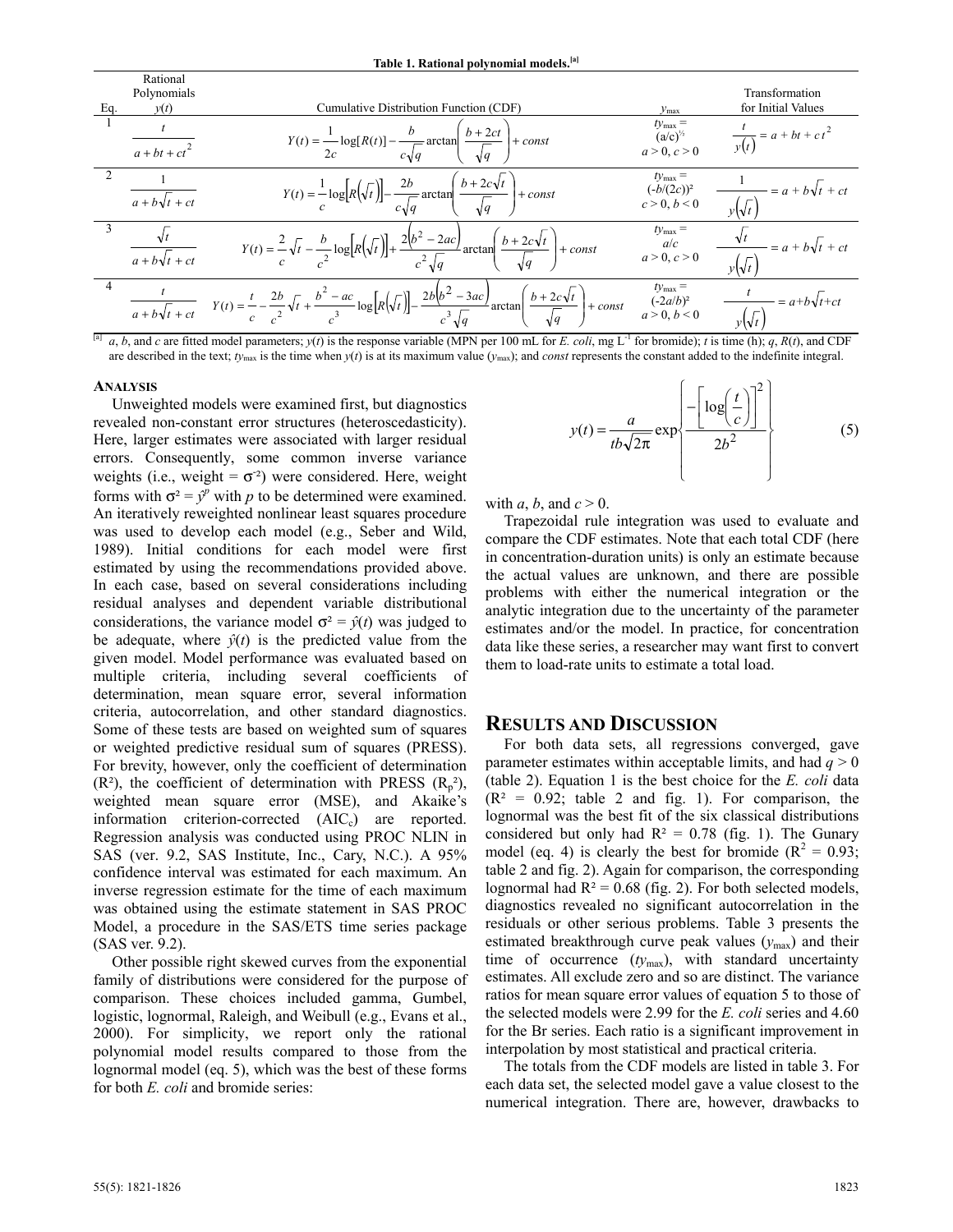| Table 2. Breakthrough curve regression results. [a] |
|-----------------------------------------------------|
|-----------------------------------------------------|

| Tuble 2: Divantified on the residence results. |               |       |                  |            |         |                                |                                 |                                |  |  |
|------------------------------------------------|---------------|-------|------------------|------------|---------|--------------------------------|---------------------------------|--------------------------------|--|--|
|                                                | Equation      | $R^2$ | $\mathbf{r}_{p}$ | <b>MSE</b> | $AIC_c$ | $a \pm s e_a$                  | $b \pm s e_h$                   | $c \pm s e_c$                  |  |  |
| E. coli                                        |               | 0.92  | 0.84             | 68         | 125     | $(2.2 \pm 0.4) \times 10^{-3}$ | $(-3.1 \pm 0.6) \times 10^{-3}$ | $(1.4 \pm 0.2) \times 10^{-3}$ |  |  |
|                                                |               | 0.90  | 0.79             | 90         | 129     | $(7.0 \pm 1.4) \times 10^{-3}$ | $(-1.1 \pm 0.2) \times 10^{-3}$ | $(4.9 \pm 1.0) \times 10^{-3}$ |  |  |
|                                                |               | 0.91  | 0.82             | 75         | 126     | $(8.5 \pm 1.6) \times 10^{-3}$ | $(-1.5 \pm 0.3) \times 10^{-3}$ | $(6.9 \pm 1.2) \times 10^{-3}$ |  |  |
|                                                |               | 0.83  | 0.73             | 138        | 137     | $(1.3 \pm 0.3) \times 10^{-2}$ | $(-2.3 \pm 0.5) \times 10^{-2}$ | $(1.1 \pm 0.2) \times 10^{-2}$ |  |  |
|                                                | $\zeta^{[b]}$ | 0.78  | 0.72             | 205        | 143     | $5197 + 775$                   | $0.68 \pm 0.072$                | $2.0 \pm 0.23$                 |  |  |
| Bromide                                        |               | 0.73  | 0.60             | 0.41       | 38      | $0.11 \pm 0.04$                | $-0.011 \pm 0.404$              | $0.040 \pm 0.009$              |  |  |
|                                                |               | 0.50  | 0.22             | 0.82       | 49      | $0.31 \pm 0.10$                | $-0.24 \pm 0.10$                | $0.084 \pm 0.038$              |  |  |
|                                                |               | 0.77  | 0.64             | 0.35       | 35      | $0.41 \pm 0.10$                | $-0.53 \pm 0.15$                | $0.26 \pm 0.05$                |  |  |
|                                                |               | 0.93  | 0.88             | 0.11       | 16      | $0.76 \pm 0.09$                | $-1.34 \pm 0.14$                | $0.70 \pm 0.06$                |  |  |
|                                                | $\zeta^{[b]}$ | 0.68  | 0.52             | 0.52       | 42      | $91 \pm 20$                    | $1.26 \pm 0.14$                 | $2.2 \pm 0.3$                  |  |  |

 $\mathbb{R}^2$  R<sup>2</sup> is the coefficient of determination;  $R_p^2$  is the coefficient of determination with the predictive residual sum of squares (PRESS); MSE is the weighted mean square error; AIC<sub>c</sub> is Akaike's information criterion-corrected; and  $a \pm s e_a$ ,  $b \pm s e_b$ , and  $c \pm s e_c$  are the regression parameters with their standard errors

<sup>[b]</sup> The parameters for the lognormal model are reported, but they are on a different scale and have no logical correspondence to those in the rational polynomial models.





**Figure 1. Equation 1 model for E. coli breakthrough response: black dots are measured data, dashed line interpolates lognormal model for comparison, solid line interpolates weighted equation 1 regression** predictions  $(f(t))$ , and gray band is corresponding 95% confidence **interval for ŷ(t). Regression results are summarized in table 2.** 

rational polynomial models. For many of the classical distribution functions, the time of peak value is one of the parameters and so is directly estimated along with its uncertainty. For rational polynomials, this point is a function of the parameters and must be subsequently estimated along with its uncertainty using inverse regression procedures. Finally, as with common PDF models, a weighted regression is usually needed.



Many properties of these curves and comparison of them are of interest. As stated above, each  $y_{\text{max}} > 0$  and  $ty_{\text{max}} > 0$ in table 3. Other comparisons are likely of more interest to researchers. For example, both bromide and *E. coli* are from the same event, so a question is: do the two *ty*max values differ (1.23 h vs. 1.28 h, table 3)? Comparing the confidence limits, obviously not. In the case of different treatments, possible questions for a given constituent are:

| Table 5. Dreakthrough curve peaks and total estimates. |          |                   |                         |                                    |                        |                      |                        |                      |
|--------------------------------------------------------|----------|-------------------|-------------------------|------------------------------------|------------------------|----------------------|------------------------|----------------------|
|                                                        | Equation | $ty_{\text{max}}$ | $195$ ty <sub>max</sub> | $u95_{\underline{y_{\text{max}}}}$ | $y_{\text{max}}^{[b]}$ | $195 y_{\text{max}}$ | $u95$ $y_{\text{max}}$ | Total <sup>[c]</sup> |
| E. coli                                                |          | $1.23 \pm 0.06$   | 1.10                    | 1.35                               | 2522                   | 1450                 | 3593                   | 5310 (1.02)          |
|                                                        |          | $1.35 \pm 0.08$   | 1.18                    | 1.51                               | 2374                   | 1203                 | 3545                   | 4912 (0.94)          |
|                                                        |          | $1.23 \pm 0.06$   | 1.10                    | 1.35                               | 2565                   | 1423                 | 3704                   | 5442 (1.05)          |
|                                                        |          | $1.16 \pm 0.06$   | 1.02                    | 1.29                               | 2880                   | 1169                 | 4592                   | 6475 (1.24)          |
| Bromide                                                |          | $1.67 \pm 0.20$   | 1.23                    | 2.10                               | 8.04                   | 3.77                 | 12.31                  | 59.96 (0.95)         |
|                                                        |          | $2.05 \pm 0.61$   | 0.73                    | 3.36                               | 7.00                   | .44                  | 12.56                  | 61.14(0.97)          |
|                                                        |          | $1.61 \pm 0.18$   | 1.22                    | 1.99                               | 8.29                   | 4.27                 | 12.32                  | 59.19 (0.94)         |
|                                                        |          | $1.28 \pm 0.06$   | 1.15                    | 1.42                               | 9.30                   | 6.81                 | 11.78                  | 61.78(0.98)          |

**Table 3. Breakthrough curve peaks and total estimates.** 

 $t y_{\text{max}}$  is the time for the concentration peak (in hours, with standard error);  $l 95_t y_{\text{max}}$  and  $u 95_t y_{\text{max}}$  are, respectively, the lower and upper 95% confidence interval limits for  $t y_{\text{max}}$ .

<sup>[b]</sup>  $y_{\text{max}}$  is the concentration peak value at  $ty_{\text{max}}$  (*E. coli* in MPN per 100 mL and bromide in mg L<sup>-1</sup>); *l*95  $y_{\text{max}}$  and  $u$ 95  $y_{\text{max}}$  are, respectively, the lower and upper 95% confidence interval limits

<sup>[c]</sup> Total is the value of the model's definite integral (in concentration-duration units). Values in parentheses are ratios of the total to that from a trapezoidal rule numerical integration (5201 for *E. coli* and 62.98 for bromide).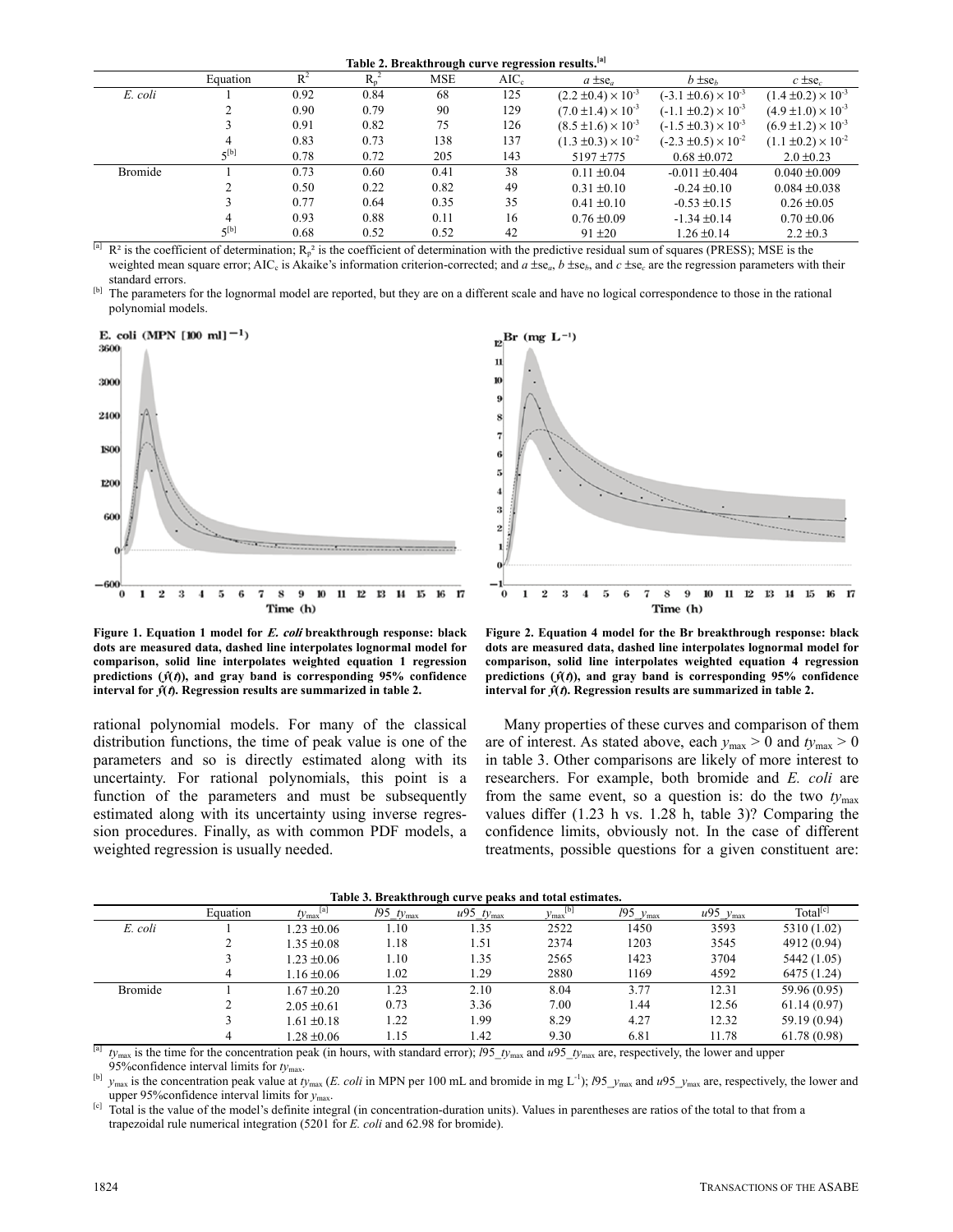does one treatment delay  $t_{y_{max}}$  or attenuate  $y_{max}$ ?

Many problems can be encountered when using nonlinear regression procedures. Among them are convergence of the iterative procedure and finding reasonable initial values. If convergence is a problem, then: allow for more iterations; loosen the convergence criterion; try a different estimation method; try the CDF model form, other parameterizations, or a closely related model; change the weights; or change the initial values. Each of these suggestions is a subject onto itself. For example, some alternatives for changing the initial values include: try those from an unweighted model first; use those from a regression on the CDF; or try the values from regression results on a closely related data set or model. In this work, however, the procedure suggested in the Materials and Methods section worked the first time in all but one case.

A broader use of these curve forms is possible. For example, modeling multiple or complex breakthrough events with these forms may be possible when the response appears to be a series of single events. Two individual events can be put together by forcing continuity through a common join point (i.e., a knot). Splines or segmented regression are common names for this method (e.g., Seber and Wild, 1989). Additionally, when the data are from a designed experiment with replicated treatments, parameters, peak values, and time of the peak values derived from the response curves parameters may be examined with analysis of variance procedures (e.g., Mead, 1990).

Some applications of low-order rational polynomials are used as purely empirical models because they fit the data well, as was demonstrated in this study. Others, such as isotherm models or sorption processes, can make a mechanistic case for their use. In either case, model design methods should be employed to optimally sample the time response in order to get the best modeling results.

## **ACKNOWLEDGEMENTS**

The authors thank Dr. R. P. Ewing for his helpful comments and Carl Pederson for his invaluable contributions with the field work, both with Iowa State University, Ames, Iowa. This work was supported by the USDA-ARS National Laboratory for Agriculture and the Environment, Ames, Iowa, Dr. J. L. Hatfield, Director. The authors acknowledge the financial assistance of a 2007- 2011 USDA Cooperative State Research, Extension, and Education Service (CSREES) National Research Initiative Grant (Award No. 2007-35102-18242).

# **REFERENCES**

- Abu-Ashour, J., D. M. Joy, H. Lee, H. R. Whiteley, and S. Zelin. 1994. Transport of microorganisms through soil. *Water, Air and Soil Pollut.* 75(1-2): 141-158.
- Akay, O., and G. A. Fox. 2007. Experimental investigation of direct connectivity between macropores and subsurface drains during infiltration. *SSSA J.* 71(5): 1600-1606.
- APHA. 1998. *Standard Methods for the Examination of Water and Wastewater.* 20th ed. Washington, D.C.: American Public Health Association.
- Branger, F., J. Tournebize, N. Carluer, C. Kao, I. Braud, and M.

Vauclin. 2008. A simplified modeling approach for pesticide transport in a tile-drained field: The PESTDRAIN model. *Agric. Water Mgmt.* 96(3): 415-428.

- Christiansen, J. S., M. Thrsen, T. Clausen, S. Hansen, and J. C. Fefsgaard. 2004. Modeling of macropores flow and transport process at catchment scale. *J. Hydrol.* 299(1-2): 136-158.
- Darnault, C. J. G., T. S. Steenhuis, P. Garnier, Y. J. Kim, and M. B. Jenkins. 2004. Preferential flow and transport of *Cryptosporidium parvum* oocysts through the vadose zone: Experiments and modeling. *Vadose Zone J.* 3(1): 262-270.
- Evans, M., N. Hastings, and B. Peacock. 2000. *Statistical Distributions*. 3rd ed. New York, N.Y.: John Wiley and Sons.
- Garbrecht, K., G. A. Fox, J. A. Guzman, and D. Alexander. 2009. *E. coli* transport through soil columns: Implications for bioretention cell removal efficiency. *Trans. ASABE* 52(2): 481- 486.
- Gradshteyn, I. S., and I. M. Ryzhik. 1980. *Table of Integrals, Series, and Products: Corrected and Enlarged Edition.* New York, N.Y.: Academic Press.
- Gunary, D. 1970. A new adsorption isotherm for phosphate in soil. *J. Soil Sci.* 21(1): 72-77.
- Guzman, J. A, G. A. Fox, R. Malone, and R. Kanwar. 2009. *Escherichia coli* transport from surface applied manure to subsurface drains through artificial biopores. *J. Environ. Qual*. 38(6): 2412-2421.
- Guzman, J. A., G. A. Fox, and J. Payne. 2010. Surface runoff transport of *Escherichia coli* after poultry litter application on pastureland. *Trans. ASABE* 53(3): 779-786.
- Jalali, M., and D. L. Rowell. 2008. Prediction leaching of potassium using the convective-dispersive and the convective log-normal transfer function models. *Environ. Geol.* 55(4): 863-874.
- Jaynes, D. B., T. S. Colvin, D. L Karlen, C. A. Cambardella, and D. W. Meek. 2001. Nitrate loss in subsurface drainage as affected by nitrogen fertilizer rate. *J. Environ. Qual*. 30(4): 1305-1314.
- Jaynes, D. B., D. L Dinnes, D. W. Meek, D. L. Karlen, C. A. Cambardella, and T. S. Colvin. 2004. Using the late spring nitrate test to reduce nitrate loss within a watershed. *J. Environ. Qual*. 33(2): 669-677.
- Jiang, G., M. J. Noonan, G. D. Buchan, and N. Smith. 2007. Transport of *Escheriachia coli* through variably saturated sand columns and modeling approaches. *J. Contam. Hydrol.* 93(1- 4): 2-20.
- Jury, W. 1982. Simulation of solute transport using a transfer function model. *Water Resource Res.* 18(2): 363-368.
- Kanwar, R. S., T. S. Colvin, and D. L. Karlen. 1997. Ridge, moldboard, chisel, and no-till effects on subsurface drainage water quality beneath two cropping system. *J. Prod. Agric.* 10(2): 227-234.
- Kanwar, R. S., D. Bjorneberg, and D. Baker. 1999. An automated system for monitoring the quality and quantity of subsurface drain flow. *J. Agric Eng. Res.* 73(2): 123-129.
- Limpert, E., W. A. Stahel, and M. Abbt. 2001. Log-normal distributions across the sciences: Keys and clues. *Bioscience* 51(5): 341-352.
- Mead, R. 1990. *The Design of Experiments: Statistical Principles for Practical Applications*. New York, N.Y.: Cambridge University Press.
- McGechan, M. B., and A. J. A. Vinten. 2003. Simulation of transport through soil of *E. coli* derived from livestock slurry using the MACRO model. *Soil Use Mgmt.* 19(4): 321-330.
- McMahon, M. J., and A. D. Christy. 2000. Root growth, calcite precipitation, and gas and water movement in fractures and macropores: A review with field observations. *Ohio J. Sci.* 100(3-4): 88-93.